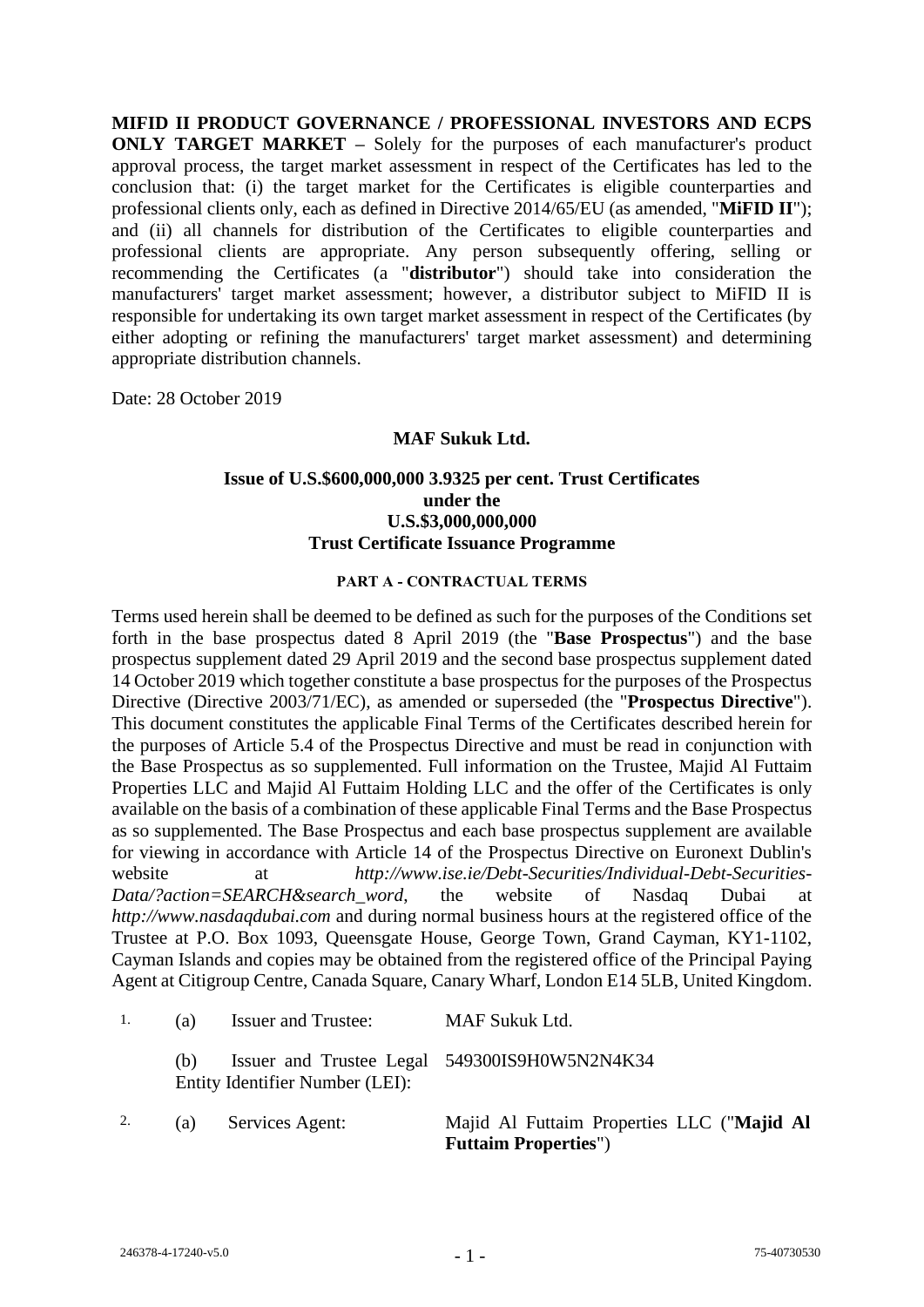|     | (b)                                                                                               | Guarantor:                                  | Majid Al Futtaim Holding LLC                                                         |
|-----|---------------------------------------------------------------------------------------------------|---------------------------------------------|--------------------------------------------------------------------------------------|
| 3.  | (a)                                                                                               | Series Number:                              | $\overline{4}$                                                                       |
|     | (b)                                                                                               | Tranche:                                    | $\mathbf{1}$                                                                         |
| 4.  |                                                                                                   | <b>Specified Currency:</b>                  | $U.S.\$                                                                              |
| 5.  | <b>Aggregate Face Amount:</b>                                                                     |                                             |                                                                                      |
|     | (a)                                                                                               | Series:                                     | U.S.\$600,000,000                                                                    |
|     | (b)                                                                                               | Tranche:                                    | U.S.\$600,000,000                                                                    |
| 6.  | <b>Issue Price:</b>                                                                               |                                             | 100 per cent. of the Aggregate Face Amount                                           |
| 7.  | (a)                                                                                               | <b>Specified Denominations:</b>             | U.S.\$200,000<br>and<br>integral<br>multiples<br>of<br>U.S.\$1,000 in excess thereof |
|     | (b)                                                                                               | <b>Calculation Amount:</b>                  | U.S.\$1,000                                                                          |
| 8.  | (a)                                                                                               | <b>Issue Date:</b>                          | 30 October 2019                                                                      |
|     | (b)                                                                                               | Return Accrual<br><b>Commencement Date:</b> | <b>Issue Date</b>                                                                    |
| 9.  |                                                                                                   | <b>Scheduled Dissolution Date:</b>          | 28 February 2030                                                                     |
| 10. | Periodic<br>Basis:                                                                                | Distribution<br>Amount                      | 3.9325 per cent. Fixed Periodic Distribution<br>Amount                               |
|     |                                                                                                   |                                             | (further particulars specified below in paragraph<br>15)                             |
| 11. |                                                                                                   | <b>Dissolution Basis:</b>                   | Dissolution at par                                                                   |
| 12. | Change of Periodic Distribution Not Applicable<br>Basis:                                          |                                             |                                                                                      |
| 13. | Put/Call Options:                                                                                 |                                             | Change of Control Put Option                                                         |
| 14. | Date of Trustee Board approval 28 October 2019<br>for issuance of Trust Certificates<br>obtained: |                                             |                                                                                      |
| 15. | Fixed<br>Provisions:                                                                              | Periodic<br>Distribution                    | Applicable                                                                           |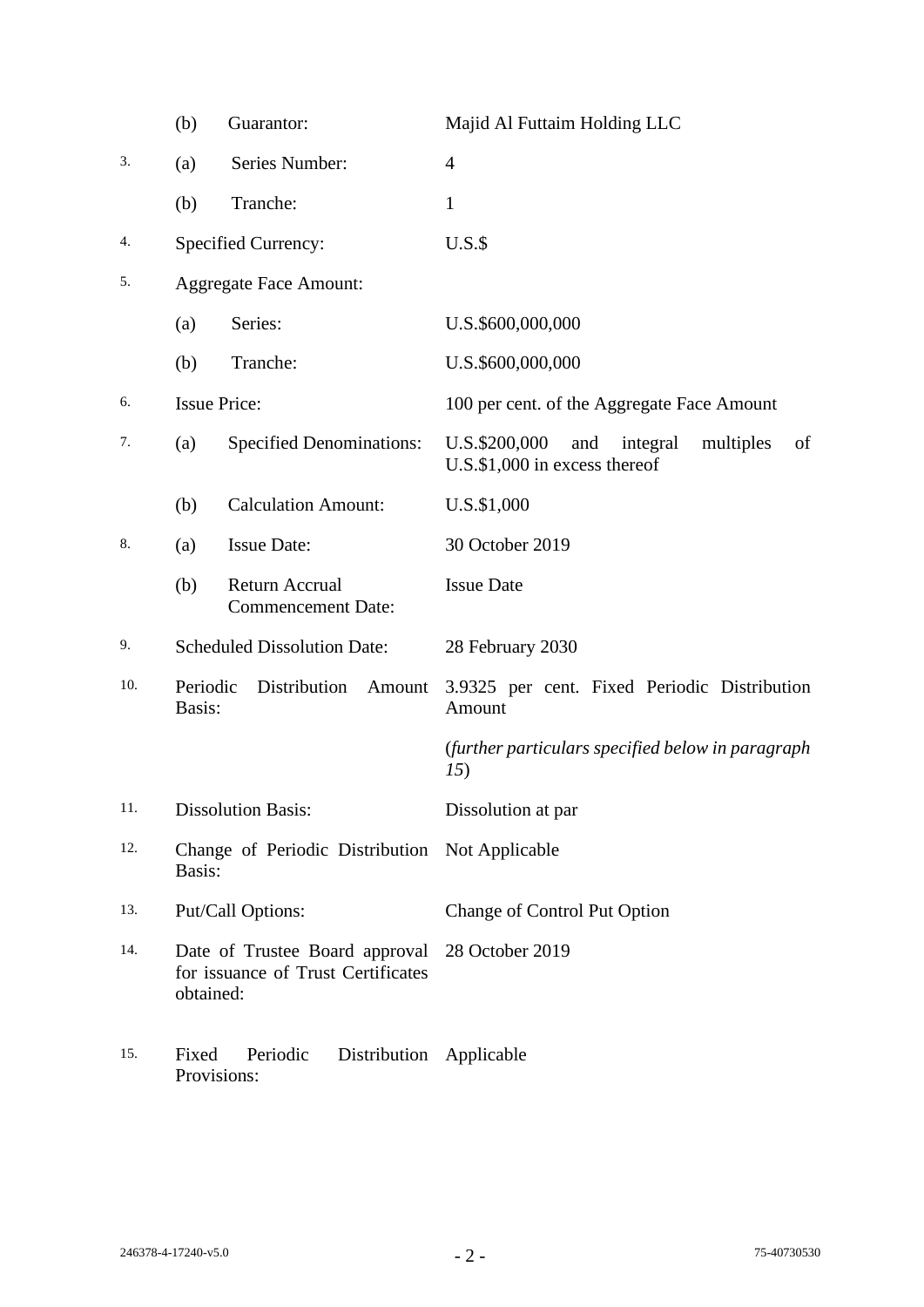|     | (a)                     | Rate:                                                   | 3.9325 per cent. per annum payable semi-<br>annually in arrear                                                                              |
|-----|-------------------------|---------------------------------------------------------|---------------------------------------------------------------------------------------------------------------------------------------------|
|     | (b)                     | Distribution<br>Periodic<br>$Date(s)$ :                 | 28 February and 28 August in each year up to and<br>including the<br>Scheduled Dissolution<br>Date<br>commencing on 28 February 2020        |
|     | (c)                     | Fixed Amount(s):                                        | U.S.\$19.6625 per Calculation Amount (payable<br>on each Periodic Distribution Date other than the<br>first Periodic Distribution Date)     |
|     | (d)                     | Broken Amount(s):                                       | U.S.\$13.10833 per Calculation Amount (payable<br>on the first Periodic Distribution Date falling on<br>28 February 2020)                   |
|     | (e)                     | Day Count Fraction:                                     | 30/360                                                                                                                                      |
|     | (f)                     | Determination Date(s):                                  | Not Applicable                                                                                                                              |
| 16. | Floating<br>Provisions: | Periodic<br>Distribution                                | Not Applicable                                                                                                                              |
| 17. |                         | <b>Optional Dissolution (Call):</b>                     | Not Applicable                                                                                                                              |
| 18. |                         | Certificateholder Put Option:                           | Not Applicable                                                                                                                              |
| 19. |                         | Change of Control Put Option:                           | Applicable                                                                                                                                  |
|     | (a)                     | Change<br>of<br>Control<br><b>Dissolution Amount:</b>   | U.S.\$1,000 per Calculation Amount                                                                                                          |
| 20. |                         | <b>Final Dissolution Amount:</b>                        | U.S.\$1,000 per Calculation Amount                                                                                                          |
| 21. |                         | Early Dissolution Amount (Tax):                         | U.S.\$1,000 per Calculation Amount                                                                                                          |
| 22. |                         | Condition 14:                                           | Dissolution Amount pursuant to U.S.\$1,000 per Calculation Amount                                                                           |
|     |                         |                                                         | <b>GENERAL PROVISIONS APPLICABLE TO THE CERTIFICATES</b>                                                                                    |
| 23. |                         | <b>Additional Financial Centre(s):</b>                  | London                                                                                                                                      |
| 24. |                         | Financial covenants:                                    |                                                                                                                                             |
|     | (a)                     | Total Net Indebtedness to<br><b>Total Equity Ratio:</b> | Does not exceed 1:1, as set out in clause $4.14(b)$<br>of the Master Trust Deed                                                             |
|     | (b)                     | <b>EBITDA</b> to Net Finance<br><b>Costs Ratio:</b>     | Not less than 1.5:1, as set out in clause $4.14(b)$ of<br>the Master Trust Deed                                                             |
|     | (c)                     | Secured Assets to Total<br><b>Assets Percentage:</b>    | Not to exceed an amount equal to 49 per cent. of<br>the Total Assets of the Group, as set out in clause<br>4.14(b) of the Master Trust Deed |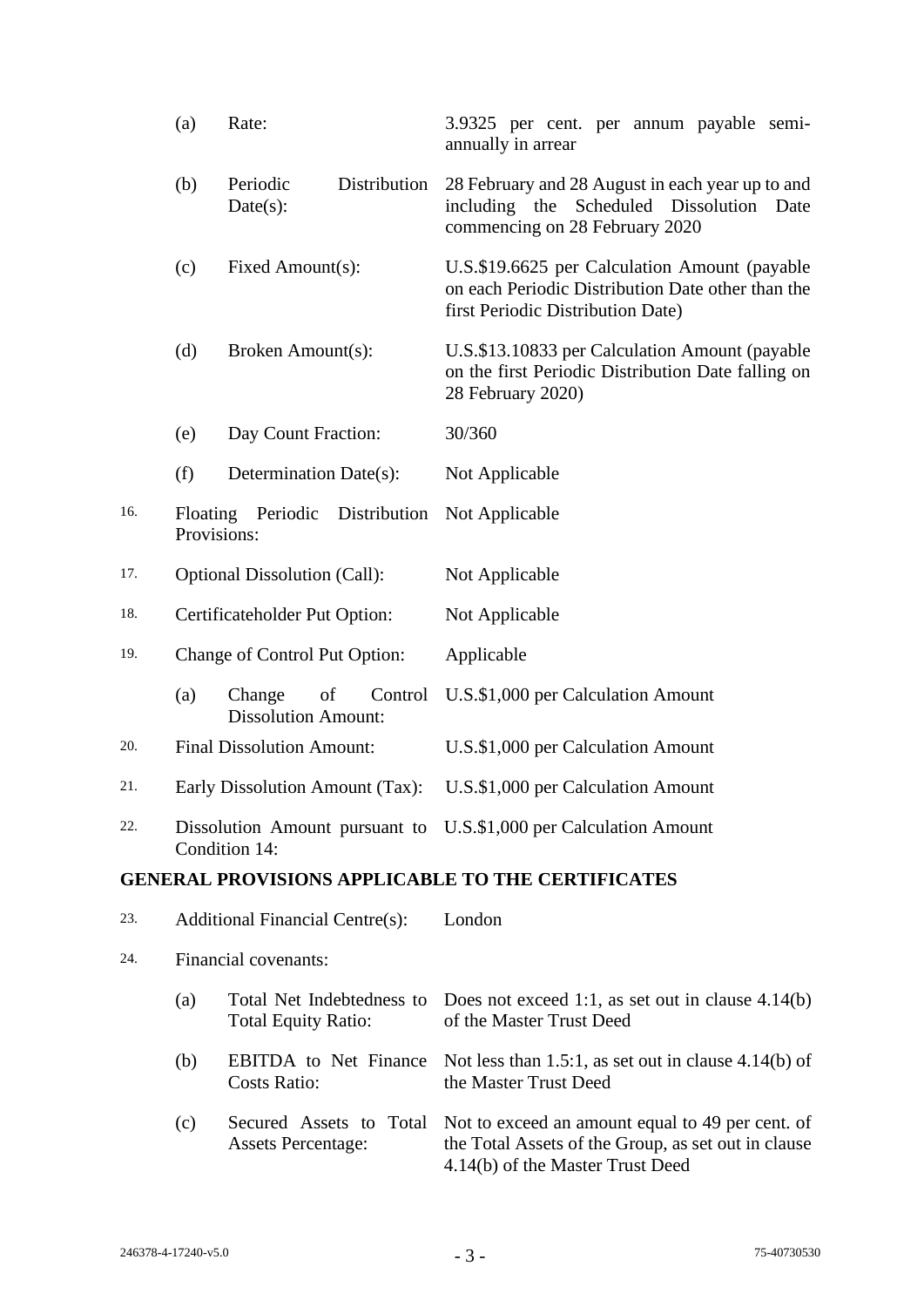# **PROVISIONS IN RESPECT OF THE TRUST ASSETS**

| 25. | Date:                                            | Wakala Portfolio on the Issue                                            |                                                                                                                                                                                                                                                                                   |
|-----|--------------------------------------------------|--------------------------------------------------------------------------|-----------------------------------------------------------------------------------------------------------------------------------------------------------------------------------------------------------------------------------------------------------------------------------|
|     | (a)                                              | Tangible<br>Percentage:                                                  | Asset 51.67 per cent.                                                                                                                                                                                                                                                             |
|     | (b)                                              | Murabaha Percentage:                                                     | 48.33 per cent.                                                                                                                                                                                                                                                                   |
|     |                                                  |                                                                          | Commodity Purchase Price under the relevant<br>Murabaha Contract: U.S.\$290,000,000                                                                                                                                                                                               |
| 26. | Date:                                            | Initial Asset Portfolio on the Issue                                     | The Initial Asset Portfolio as scheduled to the<br>Supplemental Purchase Contract specified below.<br>Purchase Price in respect of Initial Asset<br>Portfolio: U.S.\$310,000,000                                                                                                  |
| 27. | (a)                                              | <b>Additional Exercise Price:</b>                                        | Not Applicable                                                                                                                                                                                                                                                                    |
|     | (b)<br>Price:                                    | Commodity                                                                | Purchase U.S.\$290,000,000                                                                                                                                                                                                                                                        |
| 28. |                                                  | <b>Trust Assets:</b>                                                     | Condition 4.1 applies                                                                                                                                                                                                                                                             |
| 29. |                                                  | <b>Details of Transaction Account:</b>                                   | MAF Sukuk Ltd. Transaction Account No:<br>11980874 with Citibank N.A., London Branch for<br>Series No.: 4                                                                                                                                                                         |
| 30. | Transaction<br>Other<br>Document<br>Information: |                                                                          |                                                                                                                                                                                                                                                                                   |
|     | (a)                                              | <b>Supplemental Trust Deed:</b>                                          | Supplemental Trust Deed dated 30 October 2019<br>between MAF Sukuk Ltd., Majid Al Futtaim<br>Properties, the Guarantor and the Delegate                                                                                                                                           |
|     | (b)                                              | Purchase<br>Supplemental<br>Contract:                                    | Supplemental<br>Purchase<br>Contract<br>dated<br>30<br>October 2019 between MAF Sukuk Ltd. (as<br>Purchaser) and Majid Al Futtaim Properties (as<br>Seller)                                                                                                                       |
|     | (c)                                              | Purchase<br>Order<br>and<br>Offer<br>Letters<br>of<br>and<br>Acceptance: | Purchase Order dated 30 October 2019 from<br>Majid Al Futtaim Properties (as "Buyer") to MAF<br>Sukuk Ltd. (as "Seller"), Letter of Offer dated 30<br>October 2019 from the Seller to the Buyer and<br>Letter of Acceptance dated 30 October 2019 from<br>the Buyer to the Seller |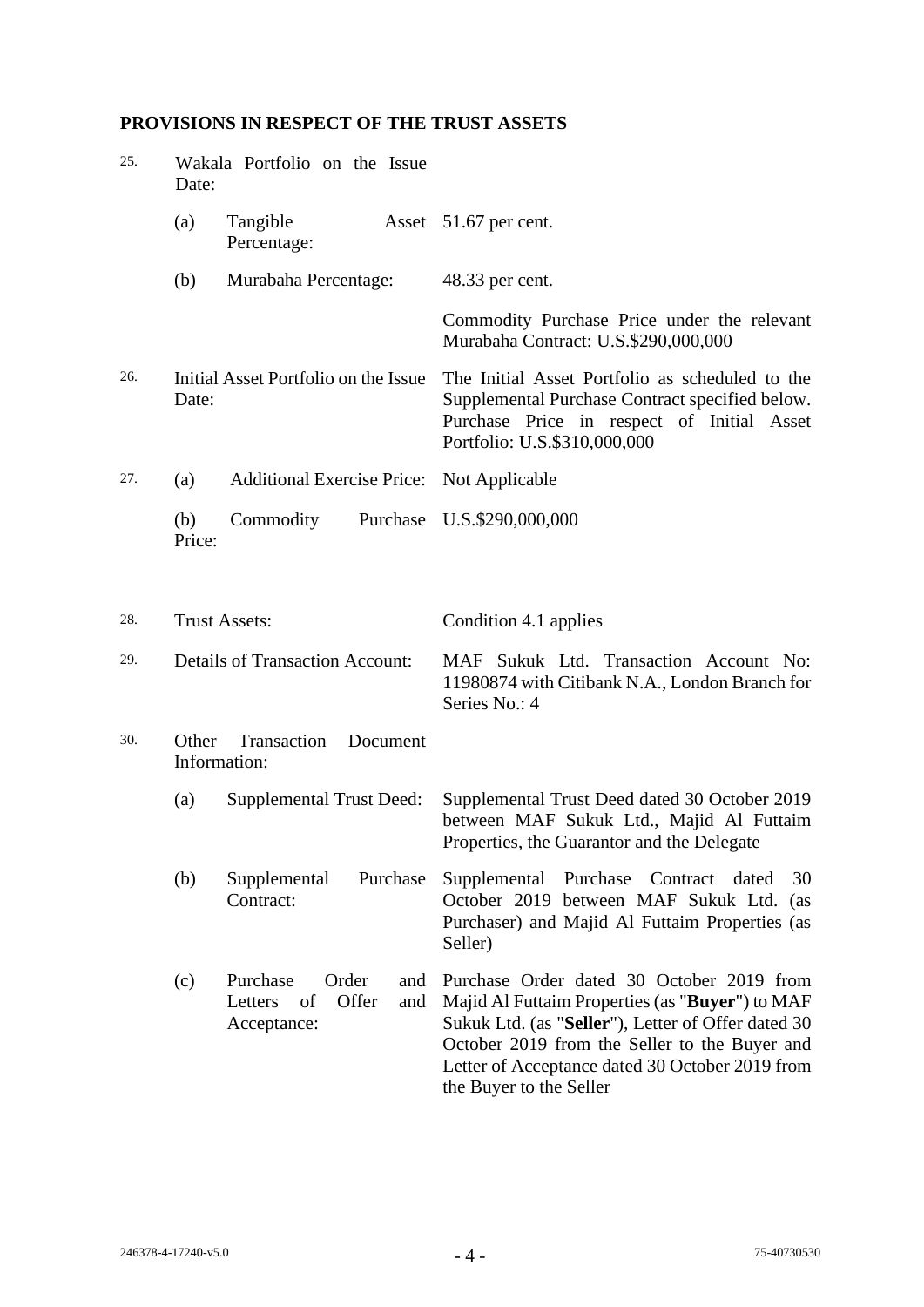SIGNED on behalf of

| <b>MAF SUKUK LTD.</b>                                            |                 |
|------------------------------------------------------------------|-----------------|
| Sedef Kuffevi<br>By: $\frac{1}{\sqrt{2}}$<br>Duly authorised     | Duly authorised |
| <b>SIGNED</b> on behalf of                                       |                 |
| <b>MAJID AL FUTTAIM HOLDING LLC: MAJID AL FUTTAIM PROPERTIES</b> | LLC:            |
| Duly authorised                                                  | Duly authorised |
| Duly authorised                                                  | Duly authorised |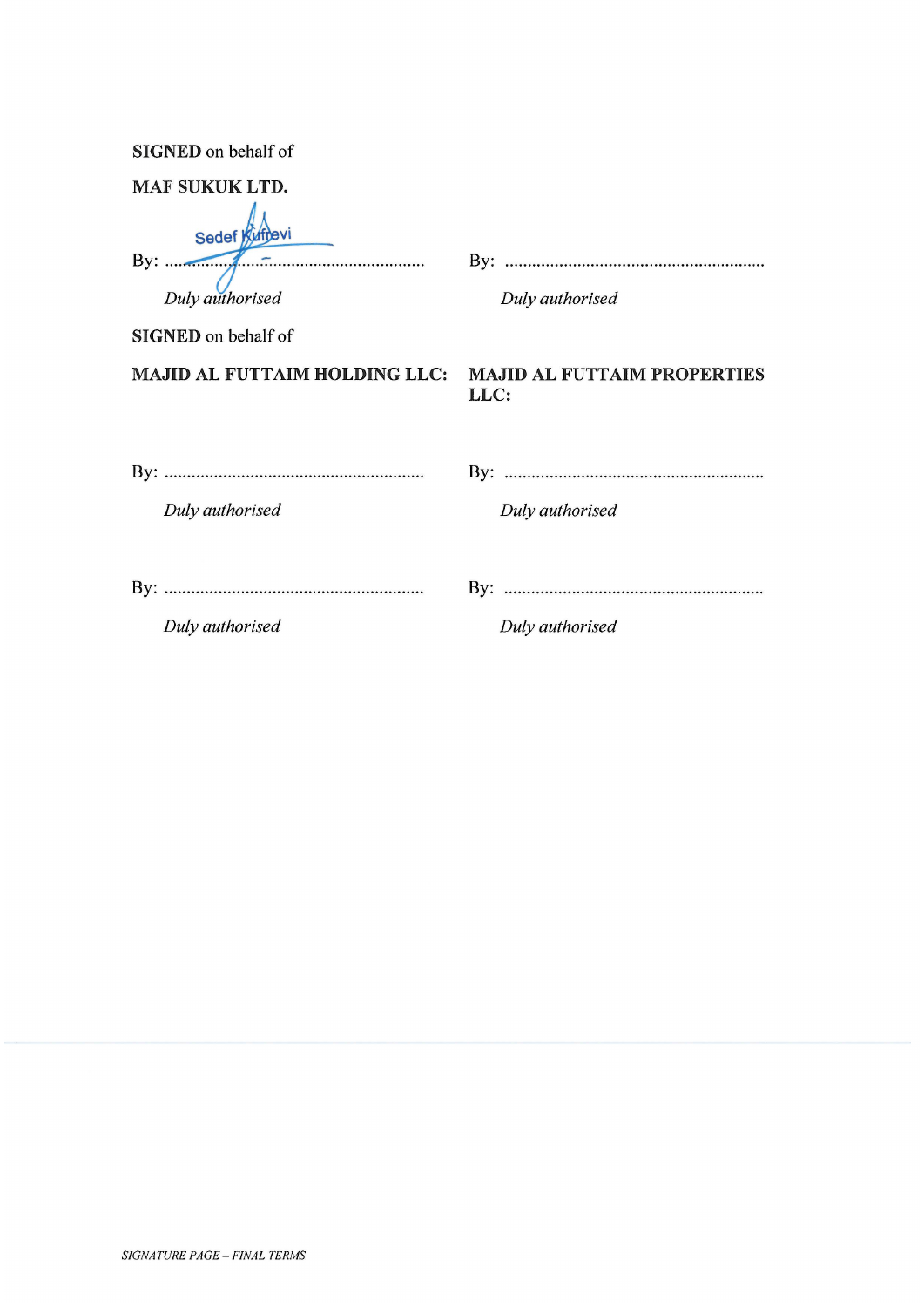SIGNED on behalf of

MAF SUKUK LTD.

| By:                                  | By:                                                            |                                                                |
|--------------------------------------|----------------------------------------------------------------|----------------------------------------------------------------|
| Duly authorised                      | Duly authorised                                                |                                                                |
| <b>SIGNED</b> on behalf of           |                                                                |                                                                |
| <b>MAJID AL FUTTAIM HOLDING LLC:</b> | <b>MAJID AL FUTTAIM PROPERTIES</b><br>LLC:                     |                                                                |
| Date:<br>By:<br>.                    | <b>Shrimati Damal</b><br><b>Chief Financial Officer</b><br>By: | Shrimati Dama.<br><b>Chief Financial Officer</b><br>Date:      |
| Duly authorised                      | Duly authorised                                                |                                                                |
| By:                                  | <b>Mouien Al Madhoun</b><br><b>Chief Human Capital Officer</b> | <b>Mouien Al Madhoun</b><br><b>Chief Human Capital Officer</b> |
| Duly authorised                      | Duly authorised                                                |                                                                |

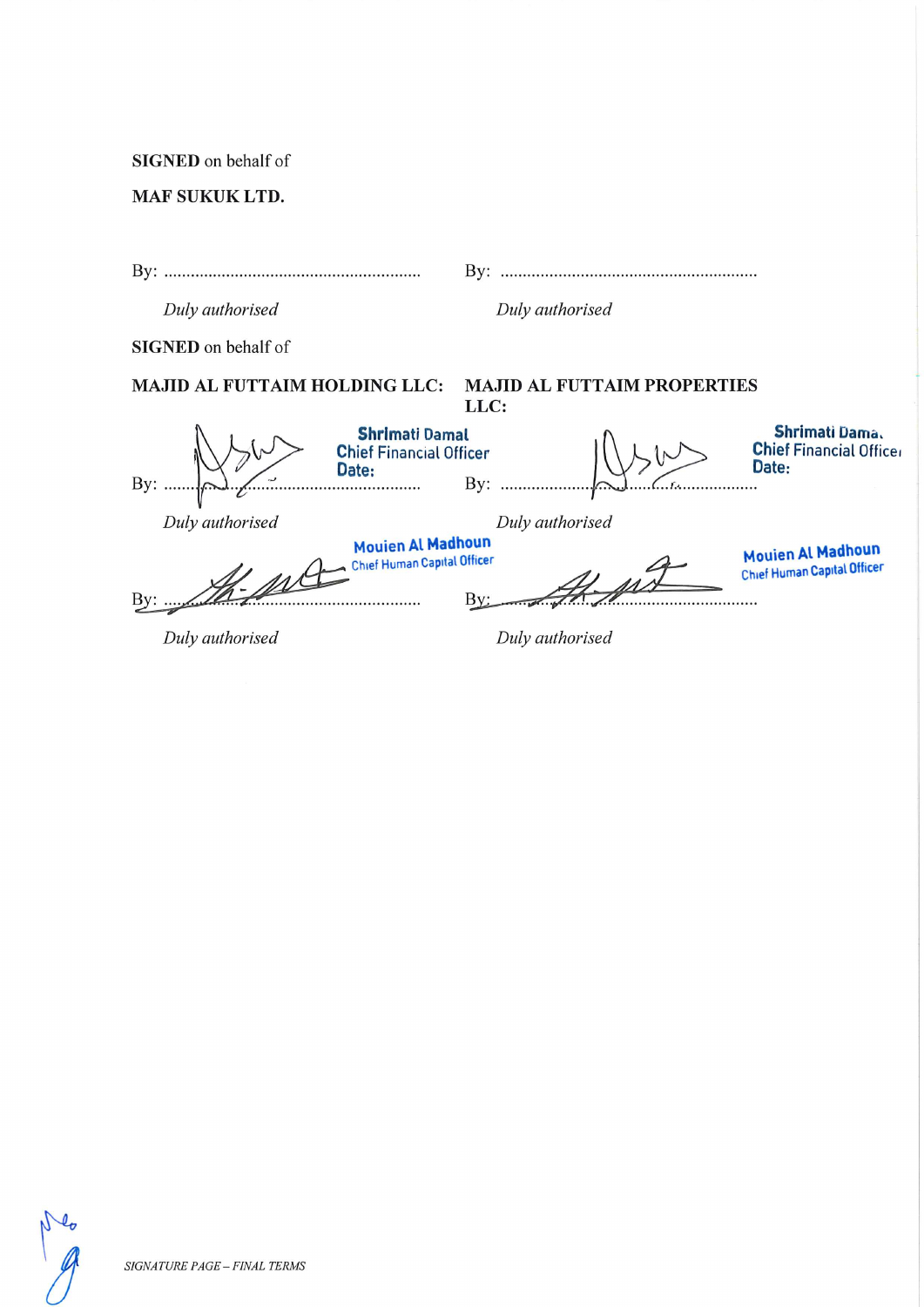#### **PART B - OTHER INFORMATION**

#### 1. **LISTING AND ADMISSION TO TRADING**

(i) Listing and admission Application is expected to be made by the Trustee (or to trading: on its behalf) for the Certificates to be admitted to trading on Euronext Dublin's regulated market or Nasdaq Dubai and, if relevant, admission to the Official List of Euronext Dublin or the Official List maintained by the Dubai Financial Services Authority) on or around 30 October 2019.

> The listing of the Certificates on Nasdaq Dubai has not been approved by the Central Bank of Ireland under the Prospectus Directive

(ii) Estimate of total EUR1,000 in relation to the listing and trading of the expenses related to Certificates on Euronext Dublin. admission to trading:

> U.S.\$2,000 in relation to the listing and trading of the Certificates on Nasdaq Dubai.

#### 2. **RATINGS**

Ratings: The Certificates to be issued are expected to be rated BBB by Fitch

> The Certificates to be issued are expected to be rated BBB by S&P

> Fitch Ratings Limited is established in the European Union and is registered under Regulation (EC) No. 1060/2009 (as amended).

> Standard & Poor's Credit Market Services France SAS is established in the European Union and is registered under Regulation (EC) No. 1060/2009 (as amended).

# 3. **INTERESTS OF NATURAL AND LEGAL PERSONS INVOLVED IN THE ISSUE**

Save for any fees payable to the Managers, so far as each of the Trustee, Majid Al Futtaim Properties and the Guarantor is aware, no person involved in the issue of the Certificates has an interest material to the offer. The Manager and their affiliates have engaged, and may in the future engage, in investment banking and/or commercial banking transactions with, and may perform other services for, the Trustee, Majid Al Futtaim Properties or the Guarantor or their affiliates in the ordinary course of business for which they may receive fees.